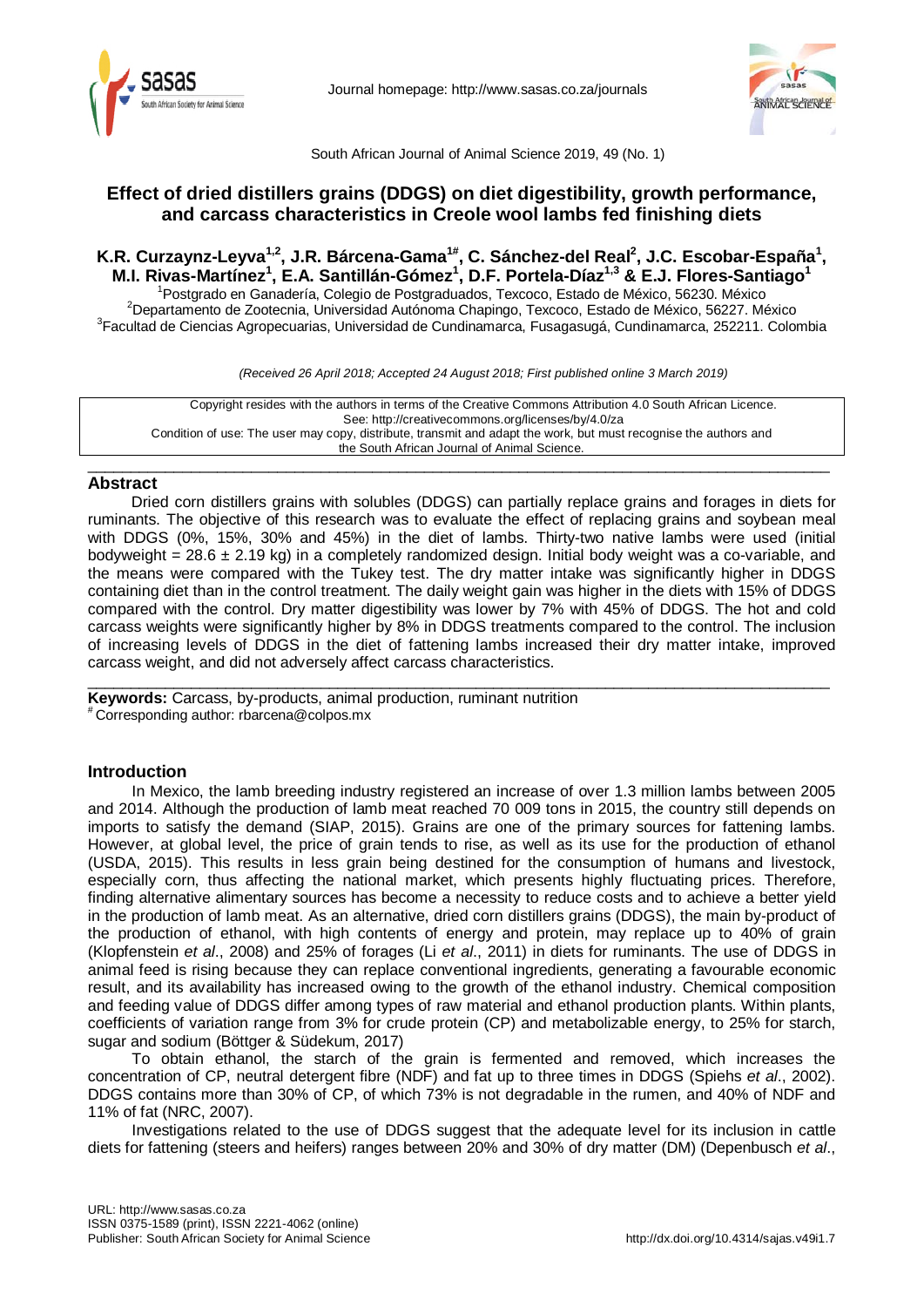2009; Ceconi *et al*., 2014). In lambs, 20% inclusion of DDGS did not affect the dry matter intake (DMI) (Schauer *et al*., 2008) and improved weight gain (Felix *et al*., 2012), but when 25% of DDGS was included in the diet, the concentration of ammonia nitrogen in the rumen and the digestibility of DM decreased (Uwituze *et al*., 2010). However, DDGS could replace soybean meal as a nitrogen (N) source for growing lambs to reduce N excretion without adversely affects animal performance (Shen *et al.*, 2018).

Adding from 40% to 60% of DDGS to the diet reduced the digestibility of DM and fat, but when 20% of DDGS was added, these remained unaffected (Felix *et al*., 2012). Nonetheless, the inclusion of up to 30% of DM decreased DMI and augmented daily weight gain (Crane *et al*., 2017). Moreover, DDGS have been used successfully at a level of 60% in diets for lambs without affecting their growth or health (Schauer *et al*., 2008).

Given that DDGS is imported from the United States, transport conditions may modify its nutritional content. Böttger & Südekum (2017) reported DDGS mean values of 31.1% CP, 2.73% starch and 6.08% ash in US plants, while Castro Pérez *et al*. (2014) determined that the DDGS from Mexican importers used in their experiment contained 29.7% CP, 4.3% starch and 5.7% ash.

Considering the characteristics of the central Mexican region for fattening lambs (wool breeds of lambs fattened up to 40 kg), it is relevant to study their behaviour with various inclusions of DDGS in their diets. There is great interest among farmers in having information on including DDGS in the diets of lambs, especially its effect on consumption, growth and feed conversion, which are productive parameters associated with the livelihood of the lamb farmer. Therefore, the objective of the present investigation is to evaluate the effect of including 15%, 30% and 45% of DDGS in the diet of lambs for fattening in order to study their animal performance, digestibility and carcass characteristics.

### **Materials and Methods**

Animal care and management procedures involving lambs were conducted according to the guidelines approved by the Mexican official norms (NOM-051-ZOO-1995: Humanitarian Care of Animals during Mobilization; NOM-033-ZOO-1995: Slaughter of Domestic and Wild Animals). The experiment was performed in the facilities adjacent to the Feedlot Lamb Research Unit of the Experimental Farm of the Departamento de Zootecnia in Universidad Autónoma Chapingo, Chapingo, Estado de México, which is located at latitude 19 22" north, longitude 98 35" west, and at 2250 metres above sea level. With a subhumid temperate climate presenting rains in summer and droughts in winter, the average annual temperature is 15.2 °C, and the average annual precipitation is 664.8 mm.

The diets were formulated to cover the nutritional requirements of lambs in intensive fattening, but the percentage of CP exceeded requirements owing to the high CP content in DDGS (NRC, 2007). The objective was to partially replace conventional grains (corn and sorghum) and soybean meal with DDGS. The diets with 15% and 30% of DDGS were balanced to have the same amount of CP (14.5%) as the diet with 0% of DDGS (control). However, in the diet containing 45% of DDGS, it was not possible to maintain such a level, resulting in 17.5% CP, while keeping all other nutrients balanced, and the forage proportion was constant. The base diet consisted of ground corn, ground sorghum, soybean meal, oat straw and minerals (Tables 1 and 2). Corn and sorghum grains were partially replaced as energy sources, and soybean meal as a protein source was replaced with DDGS containing 32% CP, 5.5% ether extract (EE), 42.1% NDF and 19.8% acid detergent fibre (ADF). The 14% oat straw was kept as a main source of forage.

The samples from the diets were processed in a Thomas Wiley mill (model 4, Arthur H. Thomas Company, Philadelphia, PA, USA) using a 2-mm mesh. Then, the DM (method 930.15), CP (method 984.13), ash (method 942.05), EE (method 954.02) (AOAC, 2005), NDF, and ADF contents were determined (Van Soest *et al*., 1991). The laboratory tests were undertaken in the Animal Nutrition Laboratory of the Postgrado en Ganadería, Campus Montecillo, Colegio de Postgraduados, Montecillo, Estado de México.

The experimental period lasted 56 days, with 12 days of adaptation to the diets in each treatment. Thirty-two Creole lambs crossbred with Rambouillet were used, with an average initial body weight (IBW) of 28.6  $\pm$  2.19 kg and an average age of 4.0  $\pm$  0.5 months (n = 8). In the beginning of the experiment, the lambs were treated for endoparasites with Ivermectina (Ivomec F®), injected with Vigantol ADE Fuerte® at a dose of 2 mL/animal, and vaccinated with Bacterina Bovac 8. The lambs were weighed (IBW), identified, and randomly distributed in individual metabolism cages provided with feeders and troughs with fresh, clean water. During the experimental phase, food was offered twice a day (9:00 and 16:00) in a proportion of 60% and 40%, respectively, allowing a 5% to 10% rejection. The lambs received oat hay for five days before the adaptation period.

The feed offered and rejected were weighed individually each day to determine the DMI. The lambs were weighed every 14 days before being fed to measure their average daily gain (ADG). Feed conversion (FC) was calculated by dividing the DMI by the ADG.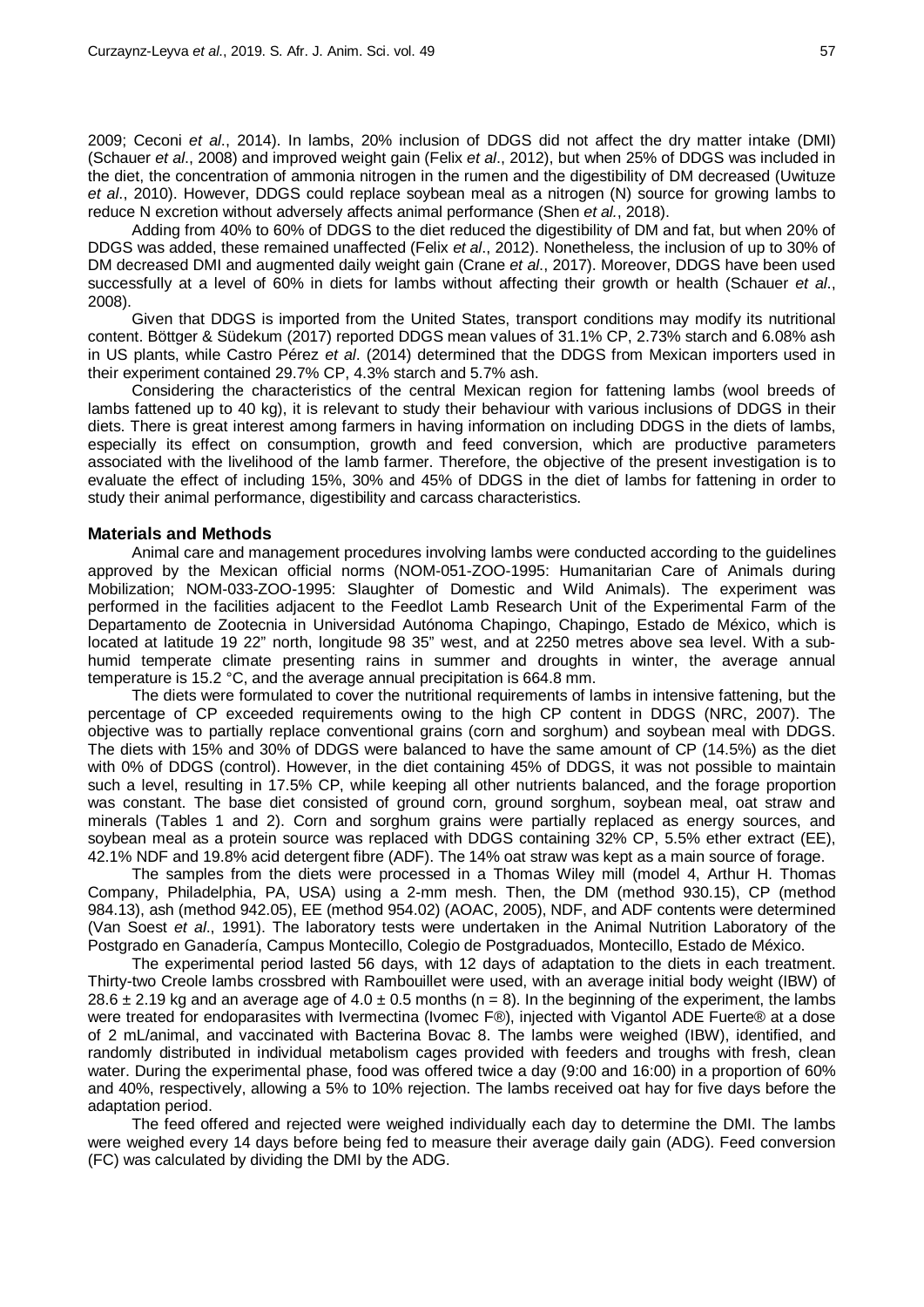| Ingredients                   | Dried distillers grains in diet %, dry matter basis |     |          |             |  |  |
|-------------------------------|-----------------------------------------------------|-----|----------|-------------|--|--|
|                               | $\mathbf 0$                                         | 15  | 30       | 45          |  |  |
| Corn grain                    | 30                                                  | 25  | 15       | 7.5         |  |  |
| Sorghum grain                 | 30                                                  | 20  | 15       | 7.5         |  |  |
| <b>DDGS</b>                   | $\Omega$                                            | 15  | 30       | 45          |  |  |
| Soybean meal                  | 13.6                                                | 6.5 | 1.5      | 0           |  |  |
| <b>Molasses</b>               | 6                                                   | 6   | 6        | $\,6$       |  |  |
| Bypass fat                    | 1.9                                                 | 1.5 | 1.5      | 1.3         |  |  |
| Wheat bran                    | 1.2                                                 | 4   | 6        | 7.2         |  |  |
| Soybean hull                  | $\Omega$                                            | 5   | 8        | 8.5         |  |  |
| Calcium carbonate             |                                                     | 1   | 1.5      | 1.5         |  |  |
| Premixed minerals $^{\alpha}$ |                                                     |     |          | 1           |  |  |
| Urea                          | 0.8                                                 | 0.5 | $\Omega$ | $\mathbf 0$ |  |  |
| Salt                          | 0.5                                                 | 0.5 | 0.5      | 0.5         |  |  |
| Barley straw                  | 14                                                  | 14  | 14       | 14          |  |  |

**Table 1** Ingredient composition of the experimental diets with different level of dried distillers grains

*<sup>a</sup>*Includes: Ca, 24%; Cl, 12%; P, 3%; K, 0.50%; Na, 8%; S, 0.50%; Cr, 5 mg/kg DM; Co, 60 mg/kg DM; I, 100 mg/kg DM; Fe, 2 000 mg/kg DM; Mn, 4 000 mg/kg DM; Se, 30 mg/kg DM; Zn, 5 000 mg/kg DM; iasolacid, 2 000 mg/kg DM; vitamin A, 500 000 UI/kg; vitamin E, 1 000 UI/kg

 $DDGS =$  dried distillers grains,  $DM =$  dry matter

**Table 2** Nutritional composition of the experimental diets with different level of dried distillers grains

| Item                 | Dried distillers grains in diet %, dry matter basis |       |       |       |  |
|----------------------|-----------------------------------------------------|-------|-------|-------|--|
|                      | $\bf{0}$                                            | 15    | 30    | 45    |  |
| Dry matter $(\%)$    | 88.1                                                | 88.6  | 89.1  | 89.5  |  |
| Ash (%)              | 6.12                                                | 6.41  | 6.32  | 6.47  |  |
| Crude protein (%)    | 14.50                                               | 14.59 | 14.68 | 17.55 |  |
| Ether extract $(\%)$ | 4.51                                                | 5.12  | 6.06  | 6.77  |  |
| NDF (%)              | 23.82                                               | 30.12 | 35.45 | 40.52 |  |
| ADF (%)              | 18.11                                               | 24.14 | 28.37 | 32.44 |  |

NDF, neutral detergent fibre; ADF, acid detergent fibre

Two days before slaughter, live fat thickness of each animal was measured at the 12th and 13th rib using a Sonovet 600 ultrasound device (Universal Medical System Inc.) with a transducer of 7.5 MHz (Delfa *et al*., 1995). At the end of the experiment, all the lambs were weighed (FW: final weight) and then taken to the slaughterhouse where they had a 12-hour fast and were weighed once more (SW: slaughter weight) before slaughter. Once obtained, the carcasses were weighed to obtain the hot carcass weight (HCW) and then chilled to 4 °C for 24 hours to obtain the cold carcass weight (CCW) to calculate the yield of the hot carcass and the cold carcass (Hernández-Cruz *et al*., 2009).

To determine total tract apparent digestibility (TAD) of dry matter (DDM), NDF (DNDF) and ADF (DADF), the acid insoluble ash (AIA) technique was used (Van Keulen & Young, 1977), applying [hydrochloric acid](https://www.linguee.com/english-spanish/translation/hydrochloric+acid.html) (HCl) at a concentration of 2 N. Samples of the food offered to the lambs (100 g) and faeces (100 g, approximately) were taken for three consecutive days after having weighed the lambs every 14 days. The samples were dried in a forced-air oven at 55 °C for 24 hours and then ground using a Thomas Wiley mill (Model 4, Arthur H. Thomas Company, Philadelphia, PA, USA) with a 1-mm mesh. The food and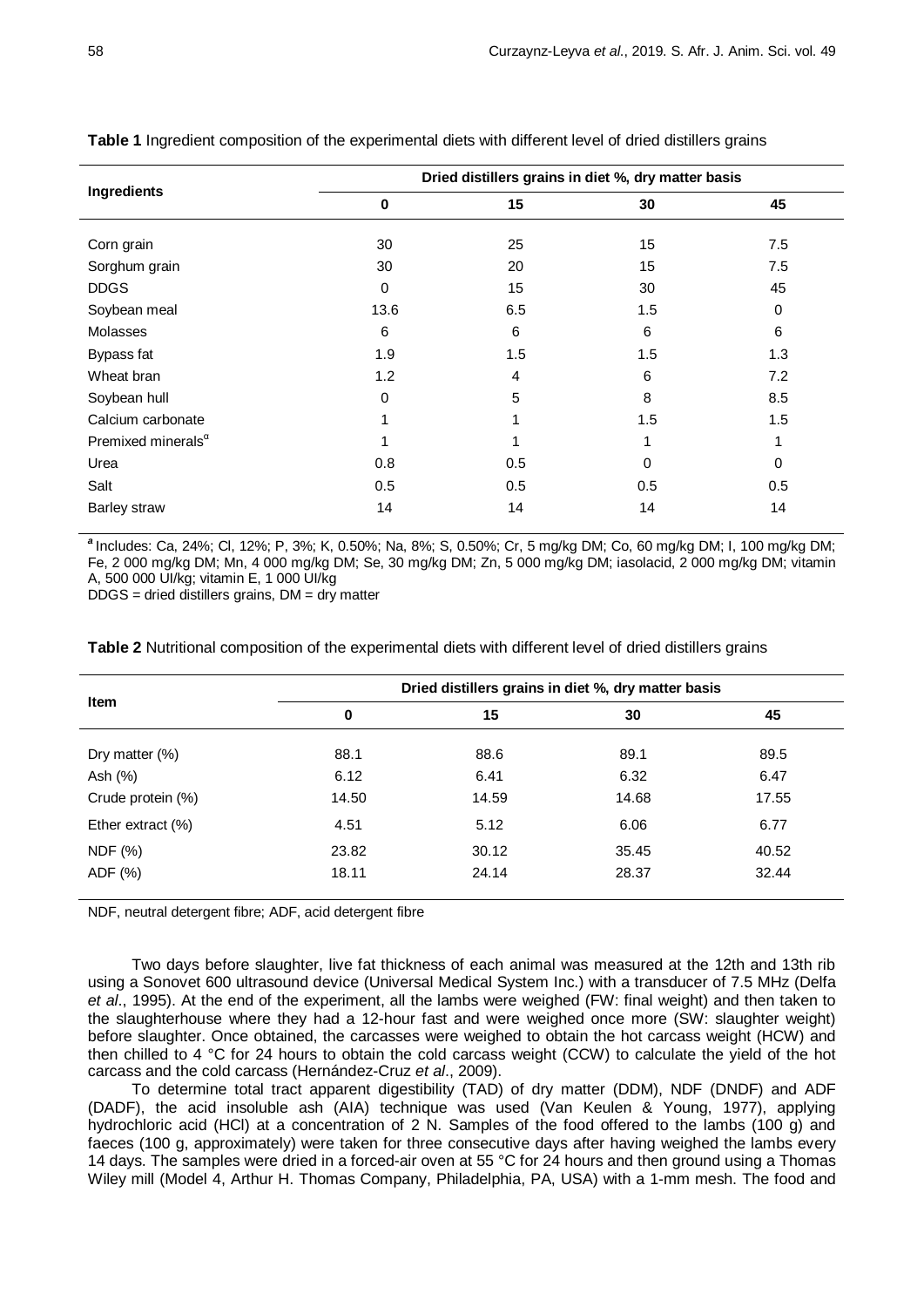faeces samples of each lamb were mixed separately to obtain a compounded mixture per animal and per period to determine the concentration of AIA in each. To following formula was used to calculate digestibility:

Digestibility (%) = 100 – [(food marker / faeces marker) x (nutrient in faeces / nutrient in food)]  $TAD = % of AIA in faces / % of AIA in food$ 

All data were analysed as a completely random design using generalized linear models with SAS 9.0 version (SAS Institute Inc., 2002), considering IBW as a co-variable. The animal was considered the experimental unit in the statistical design and analysis. The treatment means were compared with the Tukey test, and were considered different if *P* ≤0.05.

## **Results and Discussion**

The results obtained on animal performance and carcass characteristics are shown in Table 3. The DMI was lower (*P* ≤0.05) in the treatment without DDGS. The daily live weight gain was greater (*P* ≤0.05) in the treatment with 15% of DDGS than in the control. FC was lower ( $P \le 0.05$ ) in the control treatment than with 30% of DDGS ( $P \le 0.05$ ). The DMI and the ADG reported in this study were similar to those reported by other authors (Schauer *et al*., 2008). Thus, the higher intake of DDGS was not reflected as a higher ADG, which affected the FC negatively.

**Table 3** Animal performance and carcass characteristics of the Creole wool lambs

| Item             | Dried distillers grains in diet %, dry matter basis |                    |              |                       | <b>SEM<sup>£</sup></b> |
|------------------|-----------------------------------------------------|--------------------|--------------|-----------------------|------------------------|
|                  | $\bf{0}$                                            | 15                 | 30           | 45                    |                        |
| DMI (kg/d)       | 1.40 <sup>a</sup>                                   | $1.71^{b}$         | $1.75^{b}$   | $1.65^{b}$            | 0.066                  |
| ADG (kg/d)       | $0.238^{a}$                                         | $0.288^{b}$        | $0.265^{ab}$ | $0.261$ <sup>ab</sup> | 0.015                  |
| FC (intake/gain) | 5.88 <sup>a</sup>                                   | $5.93^{ab}$        | $6.71^{b}$   | $6.32^{ab}$           | 0.281                  |
| IW $(kg)$        | 28.27                                               | 26.58              | 28.21        | 26.48                 | 0.836                  |
| FW (kg)          | $39.47^a$                                           | $42.71^{b}$        | $42.83^{b}$  | $41.10^{b}$           | 0.525                  |
| SW (kg)          | $35.43^{a}$                                         | 38.87 <sup>b</sup> | $38.65^{b}$  | $37.04^{b}$           | 0.343                  |
| HCW (kg)         | $17.56^{a}$                                         | $19.17^{b}$        | $19.35^{b}$  | $18.79^{b}$           | 0.166                  |
| CCW (kg)         | $17.21^a$                                           | $18.82^{b}$        | $19.04^{b}$  | $18.49^{b}$           | 0.167                  |
| <b>HCY</b> (%)   | $49.58^{a}$                                         | $49.31^{a}$        | $50.07^{b}$  | $50.76^{b}$           | 0.251                  |
| $CCY$ $(\%)$     | $48.57^{\circ}$                                     | $48.43^{a}$        | $49.28^{b}$  | $49.94^{b}$           | 0.247                  |
| $FT$ (mm)        | 2.68                                                | 2.67               | 2.62         | 2.77                  | 0.029                  |

a,b Averages with different superscripts in the same row are different (*P* ≤0.05)

DMI: dry matter intake; ADG: average daily gain; FC: feed conversion; IW: initial weight; FW: final weight; SW: slaughter weight; HCW: hot carcass weight; CCW: cold carcass weight; HCY: hot carcass yield; CCY: cold carcass yield; FT: fat thickness

£ Standard error of the mean

The ADG matched the one reported by Schauer *et al.* (2008). There was no lineal effect in the ADG when increasing the inclusion of DDGS, as observed in hair lambs (Castro-Pérez *et al*., 2014), or a decrease of the ADG when increasing the DDGS in the diet (Avila-Stagno *et al*., 2013), since, in the present study, the treatment with 45% of DDGS showed no difference from the control treatment. It was thought that the increase in caloric density of the diets containing DDGS, derived from the fat concentration, may explain the increase in the ADG (McKeown *et al.,* 2010). In addition, the protein levels in diets with DDGS for lambs generally exceed the recommended requirements (Avila-Stagno *et al*., 2013); combined with the fat they contain, they may affect the intake and animal performance (Schauer *et al.,* 2008). The elevated level of CP in the treatment with 45% DDGS in the present study did not affect the productive response of the lambs directly, given that the response in FC was similar to the control treatment, disregarding confusing effects for the lack of equilibrium of CP between treatments.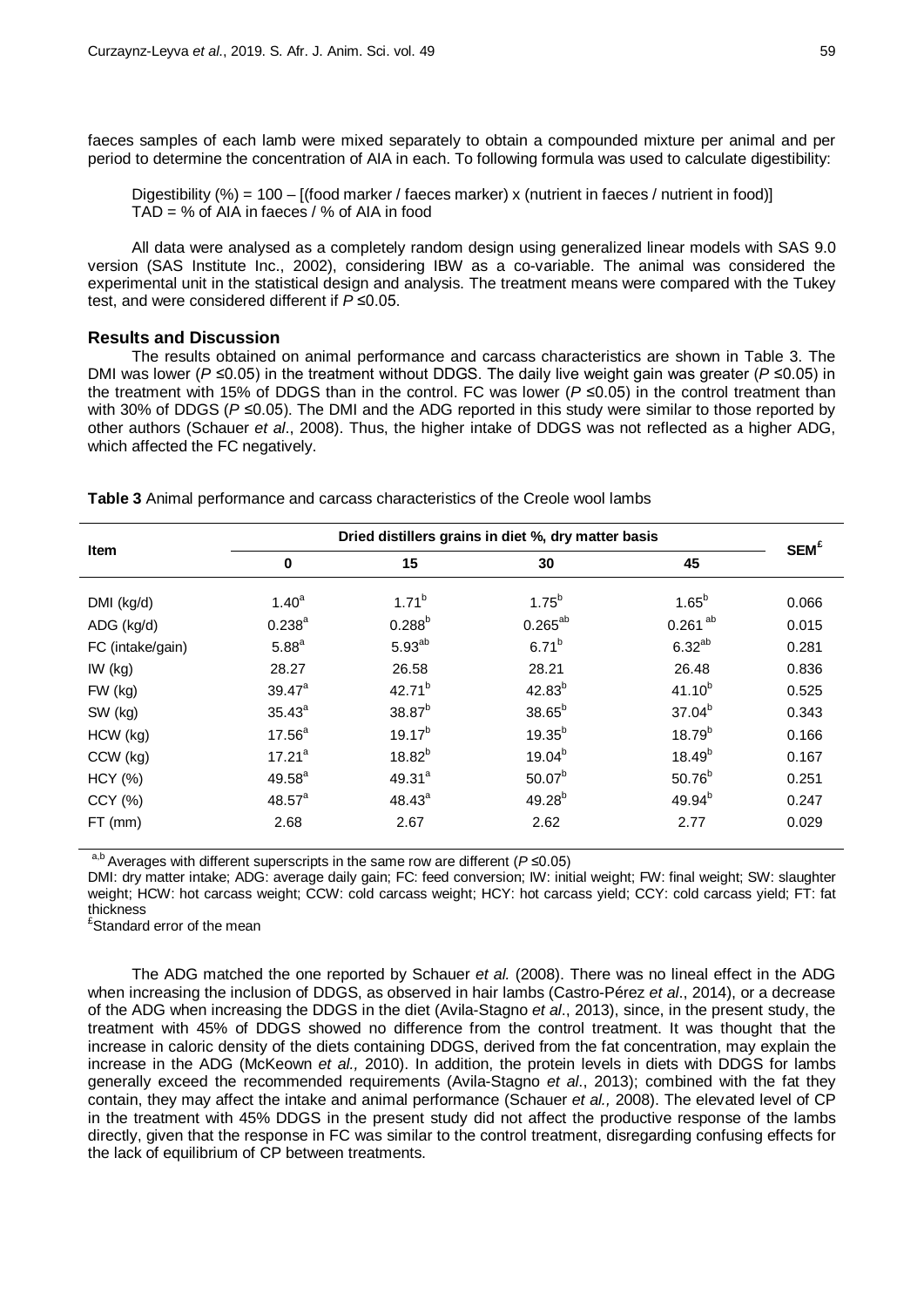Reports say that the DMI increases in accordance with the rise in fibre in the diet in rations high in concentrate for lambs (Fimbres *et al*., 2002). In this study, although the amount of fibre increased in the diets with a higher content of DDGS, the DMI was increased in accordance with the control treatment, but it was no different in the diets with various contents of DDGS.

The DMI increased when cotton husk was added as forage in diets containing DDGS (Whitney & Braden, 2010). This is related to an augmentation in the effective fibre intake, which may reduce digestive problems in the rumen associated with the intake of high-protein and high-energy diets. A low-fibre diet may diminish adequate rumination, reducing ruminal pH and animal performance (Felix *et al*., 2012).

Final weight of the animals was lower in the control treatment ( $P \le 0.05$ ) than in the treatments with DDGS. FW and SW were higher with 6.5% and 7.2% (*P* ≤0.05), respectively, in lambs consuming DDGS than in the control treatment, but with no differences between treatments with DDGS.

When alfalfa and barley hay were replaced with 60% DDGS in lamb diets, animal performance and the quality of the carcass were not affected (Schauer *et al*., 2008). Adding 22.9% of DDGS to replace soybean paste and corn did not affect alimentary efficiency of the lambs. However, when dried wheat distillers grains (DWDGS), were included, there was a 12.1% decrease in alimentary efficiency (McKeown *et al*., 2010). This difference can be attributed partially to the higher content of EE in the diet with DDGS. Nonetheless, in the present study, the FC of the lambs fed with the control diet that had a lower quantity of EE was similar to that of the lambs fed with a 15% content of DDGS in their diet. On the other hand, Lodge *et al*. (1997) reported that replacing 40% of rolled corn for DDGS did not affect alimentary efficiency. Although the quadratic effects in the DMI and ADG were in accord with the increase of DDGS levels in the diet (Schauer *et al*., 2008), there was a certain coincidence that the best lamb behaviour was achieved with inclusion of 20% of DDGS in the diets. Other authors (Felix *et al*., 2012) reported that the highest ADG in lambs is obtained with 20% of DDGS, but with a higher DMI.

The DDM was lower (*P* ≤0.05) in the treatment with 45% of DDGS than in the others, but with no difference (*P* ≤0.05) between the control treatment and the treatments with 15% and 30% of DDGS. DNDF was higher ( $P \le 0.05$ ) in the treatments with 15% and 30% of DDGS than in the control treatment, with no difference (*P* ≤0.05) between treatments with 45% of DDGS. DADF was higher (*P* ≤0.05) in the treatment with 30% of DDGS than in the other treatments (Table 4). DDM was similar in the control diets and also with 15% and 30% of DDGS, but lower in the diet containing 45% of DDGS. This is a reflection of the increase in the DNDF and DADF in diets with 15% and 30% of DDGS. It is also reported that the digestibility of the NDF and ADF of the DDGS is higher than in forages (Nuez Ortín & Yu, 2009), with percentages of 65% and 59%, respectively (Van De Kerckhove *et al*., 2011), which would explain the increase of the DDM when including DDGS in the diets.

| Variable    | Dried distillers grains in diet %, dry matter basis |             |                     |                     | $SEM^{\epsilon}$ |
|-------------|-----------------------------------------------------|-------------|---------------------|---------------------|------------------|
|             | 0                                                   | 15          | 30                  | 45                  |                  |
| <b>DDM</b>  | 74.19 <sup>a</sup>                                  | $74.68^a$   | $74.12^a$           | $69.01^{b}$         | 0.506            |
| <b>DNDF</b> | $43.48^{a}$                                         | $45.08^{b}$ | $47.94^{b}$         | $44.61^{ab}$        | 0.370            |
| <b>DADF</b> | $37.71^a$                                           | $40.25^{b}$ | 43.08. <sup>c</sup> | 39.83 <sup>ab</sup> | 0.454            |

**Table 4** Total tract apparent digestibility of the dry matter, neutral detergent fibre and acid detergent fibre in the experimental diets with different levels of dried distillers grains

a,b Means with distinct literals in the same row are different (*P* ≤0.05).

DDM: total tract apparent digestibility of the dry matter; DNDF: total tract apparent digestibility in neutral detergent fibre; DADF: total tract apparent digestibility of the acid detergent fibre

Standard error of the mean

The decrease in the digestibility of fibre when increasing the level of DDGS may have been due to a decline in the capacity of the cellulolytic bacteria to degrade it in the rumen, resulting in a decreased pH, or due to an increase in the passage rate, given the size of the particle (Fimbres *et al*., 2002). In addition, DDGS have a lower digestibility than corn and sorghum grains (Nuez Ortín & Yu, 2009). The decreased digestibility of fibre is also associated with high contents of fat in the diet (Jenkins *et al*., 2011). In this study, the lower digestibility of fibre was found in the diet with 45% of DDGS and 6.7% of EE. Nevertheless, the ADG was similar to the other treatments that contained DDGS.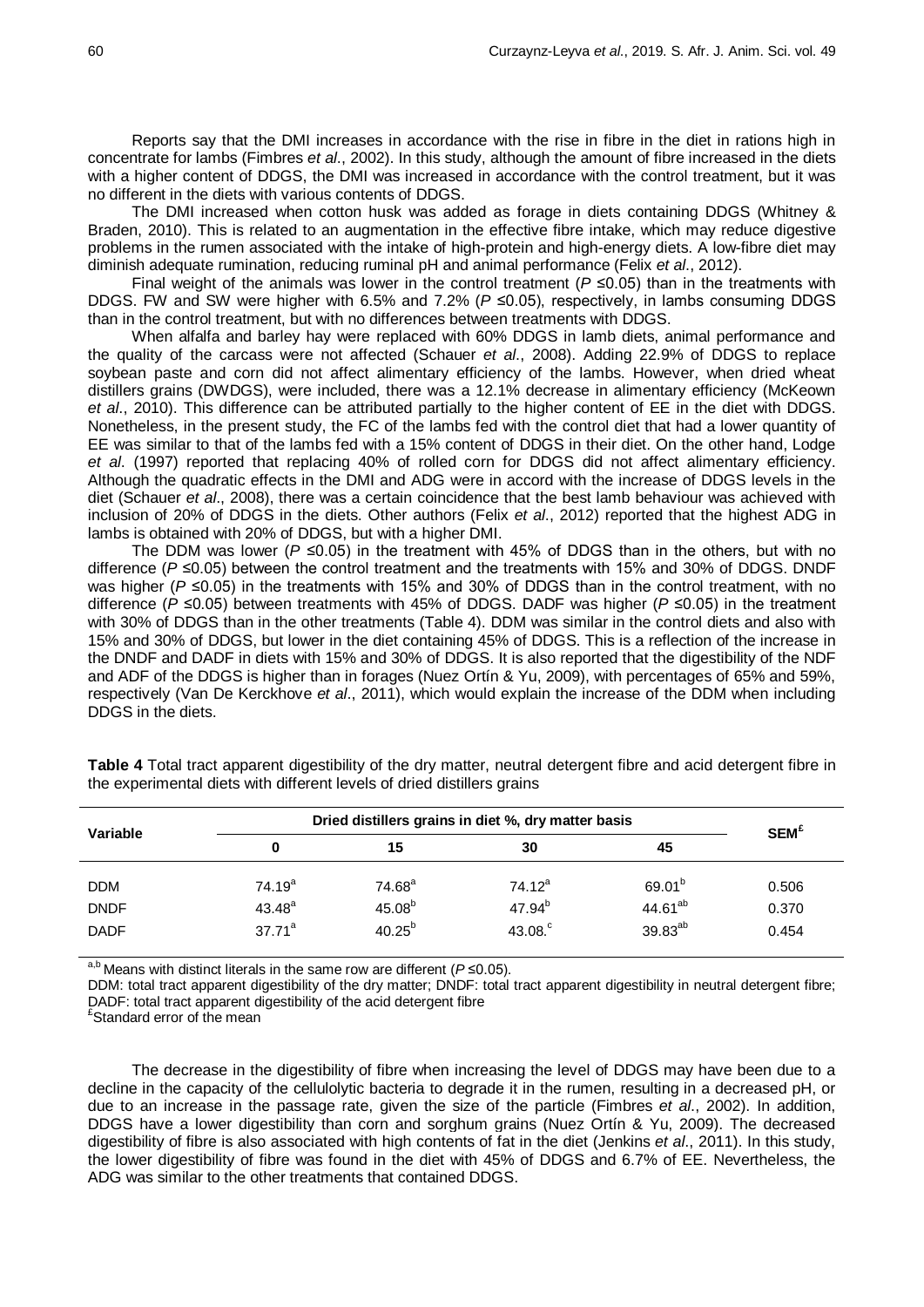The HCW and CCW were lower ( $P \le 0.05$ ) in the control treatment than in those with DDGS, with no differences among them (*P* ≤0.05). The HCY and the CCY were lower (*P* ≤0.05) in the control treatments and with 15% of DDGS than in the treatments with 30% and 45% of DDGS. There was no difference (*P* ≤0.05) in the fat thickness among treatments.

Greater IW and SW were registered in the lambs consuming DDGS than in the control treatments, similar to what Felix *et al.* (2012) reported of a quadratic effect in such variables. This affected the HCW and the CCW, given that when including DDGS, they were superior to the control treatment.

The HCW and CCW yields were no different between the treatments that included DDGS. HCY and CCY were higher at 2.0% and 2.2%, respectively, in animals consuming 30% and 45% DDGS than in those consuming 0.0% and 15% of DDGS. There was no effect on FT, although it is reported that DDGS can increase it (Gibb *et al*., 2008).

DDGS as feed for lambs does not affect HCW or fat thickness (McKeown *et al*., 2010). The inclusion of up to 60% of DDGS does not affect the HCW or the carcass yield. It was also reported that the FW, ADG, FC, mortality and fat content were affected in lambs fed with various levels of DDGS (Schauer *et al*., 2008).

The variability in the results reported in the literature may be related to several factors: breed and handling of the animals, type of DDGS (corn, wheat, sorghum, and barley), type and extension of the processing of the grains in the attainment of ethanol and their curing, the quantity of solubles in the DDGS (Liu & Rosentrater, 2011), the variability in the digestibility and proportion of the ingredients used in the formulation of the diets, the quantity of fat in the DDGS (Nuez Ortín & Yu, 2009), and the means of transport from the ethanol facility to the place where the experiments were performed.

## **Conclusions**

According to the results of the present investigation, the authors concluded that the inclusion of DDGS up to 30% in the diet of lambs, partially replacing corn and sorghum grains and soybean meal, increases the DMI and improves the weight of the carcass, without negatively affecting its characteristics, such as the fat thickness of lambs in fattening under the stabling conditions. The decision to include DDGS may depend on the price and availability in comparison to cereals and oilseeds on the market.

#### **Acknowledgments**

The authors thank the Feedlot Lamb Research Unit of the Experimental Farm of the Departamento de Zootecnia at the Universidad Autónoma Chapingo and the Animal Nutrition Laboratory of the Postgrado en Ganadería, Campus Montecillo, Colegio de Postgraduados, for their financial support.

### **Authors' Contributions**

KRCL conducted the research and wrote the manuscript, based on the bachelor's thesis of KRCL, under the supervision of JRBG and CSdR. For laboratory analyses JCEE, MIRM, and DFPD collaborated. For lamb handling and slaughter, and carcass characteristics EASG and EJFS collaborated. JRBG led the data analysis and interpretation of results, with the assistance of CSdR. Critical revision of the version to be published was performed by JRBG, CSdR, and KRCL.

#### **Conflict of Interest Declaration**

The authors certify that they have no affiliations with any organization or entity with any financial or non-financial interest in the subject matter or materials discussed in this manuscript.

### **References**

AOAC, 2005. Official Methods of Analysis. 18th edition. Association of Official Analytical Chemists (Washington, DC, USA.

- Avila-Stagno, J., Chaves, A.V., He, M.L. & McAllister, T.A., 2013. Increasing concentrations of wheat dry distillers' grains with solubles in iso-nitrogenous finishing diets reduce lamb performance. Small Rumin. Res. 114, 10-19. https://doi.org/10.1016/j.smallrumres.2013.05.003.
- Böttger, C. & Südekum, K.H., 2017. Within plant variation of distillers dried grains with solubles (DDGS) produced for multiple raw materials in varying proportions: Chemical composition and in vitro evaluation of feeding value for ruminants. Anim. Feed Sci. Technol. 229, 79-90. http://dx.doi.org/10.1016/j.anifeedsci.2017.05.003.
- Castro-Pérez, B.I., Estrada-Angulo, A., Ríos, F.G., Dávila-Ramos, H., Robles-Estrada, J.C., Contreras-Pérez, G., Calderón-Cortés, J.F., López-Soto, M.A., Barreras, A. & Plascencia, A., 2014. Effects of replacing partially dryrolled corn and soybean meal with different levels of dried distillers grains with solubles on growth performance, dietary energetics, and carcass characteristics in hairy lambs fed a finishing diet. Small Rumin. Res. 119, 8-15. https://doi.org/10.1016/j.smallrumres.2014.03.007.
- Ceconi, I., Ruiz-Moreno, M.J., DiLorenzo, N., DiCostanzo, A. & Crawford, G.I., 2014. Effect of urea inclusion in diets containing dried corn distillers grains on feedlot cattle performance, carcass characteristics, ruminal fermentation, total tract digestibility, and purine derivatives-to-creatinine index. J. Anim. Sci. 93, 357-69. doi: 10.2527/jas.2014- 8214.